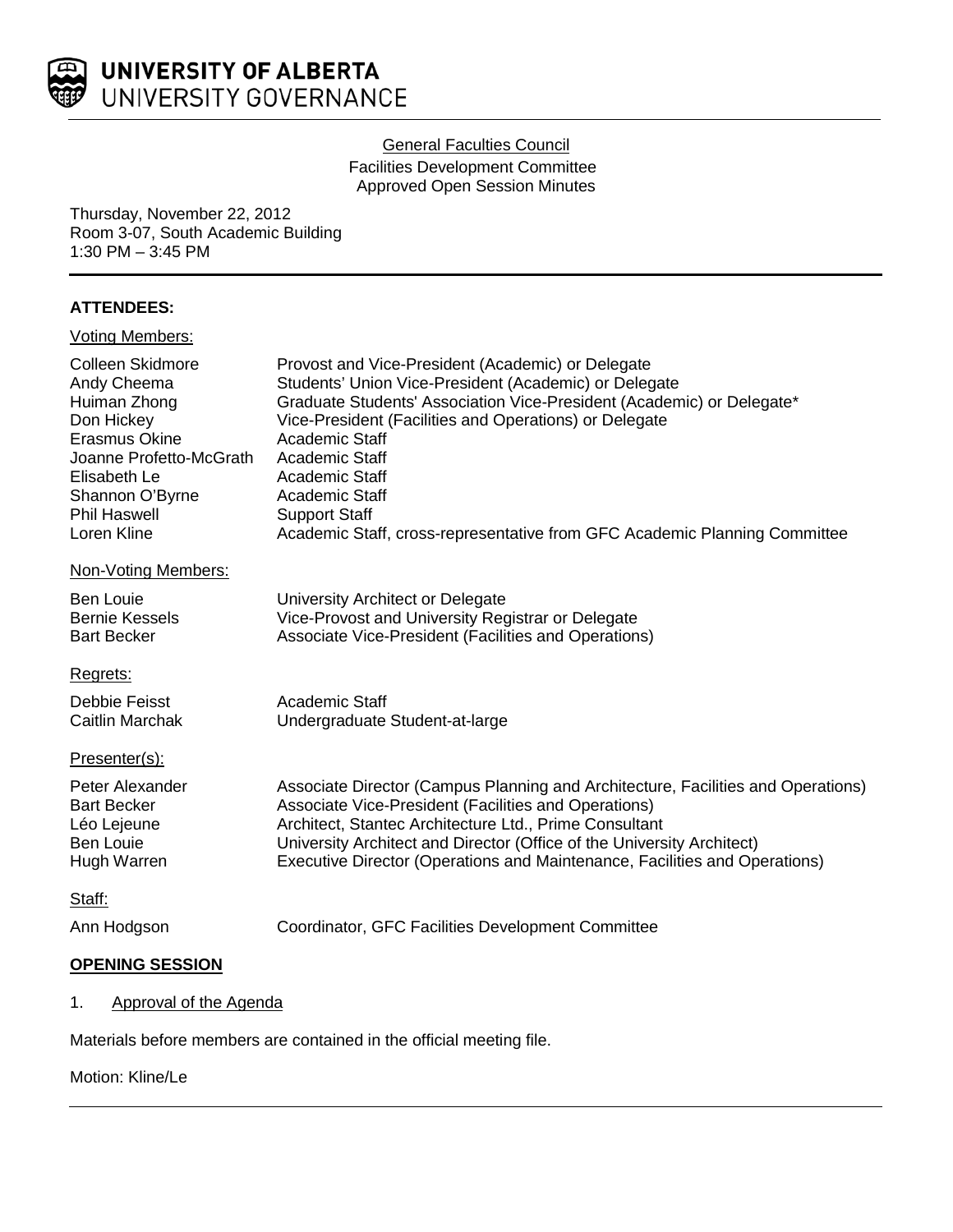THAT the GFC Facilities Development Committee approve the Agenda.

**CARRIED**

### 2. Approval of the Open Session Minutes of October 25, 2012

Materials before members are contained in the official meeting file.

Motion: Haswell/Kline

THAT the GFC Facilities Development Committee approve the Minutes of October 25, 2012.

**CARRIED**

### 3. Comments from the Chair

*[\* Scribe's Note: Ms. Huiman Zhong, Vice-President (Student Life) represented the GSA on behalf of Mr Naseeb Adnan.]*

Chair, Dr Colleen Skidmore, provided details on the "Campus Open Spaces Master Planning Advisory Committee", a composition of the Office of the Vice-President (Facilities and Operations) calling for one delegate from GFC FDC to serve. Dr Skidmore invited expressions of interest from elected committee members, resulting in the appointment of Mr Phil Haswell to serve in this capacity. All members were thanked by the Chair for their engagement in this endeavour.

Dr Skidmore conveyed information on the "University of Alberta's Safe Spaces and Gender-Based Initiatives", highlighting student and staff accessibility to this campus resource. Detailed information is available on-line at [http://www.ismss.ualberta.ca/safespaces.htm.](http://www.ismss.ualberta.ca/safespaces.htm) Mr Ben Louie added that the OUA (Office of the University Architect) maintains communications with this campus organization.

# **ACTION ITEMS**

### 4. Dentistry/Pharmacy Building Shell and Core Redevelopment – Schematic Design

Materials before members are contained in the official meeting file.

*Presenters:* Ben Louie, University Architect and Director (Office of the University Architect); Hugh Warren, Executive Director (Operations and Maintenance, Facilities and Operations); Léo Lejeune, Architect, Stantec Architecture Ltd., Prime Consultant

*Purpose of the Proposal:* To bring forward as an approval item, the Dentistry/Pharmacy Building Shell and Core Redevelopment – Schematic Design Report.

#### *Discussion:*

Chair, Dr Colleen Skidmore, welcomed Mr Ben Louie to introduce the Dentistry/Pharmacy Building Shell and Core Redevelopment – Schematic Design Report. Aided by the support of a detailed power-point presentation, Mr Louie, joined by presentation team members Mr Hugh Warren and Mr Léo Lejeune, opened the report by updating members on several conceptual areas within the proposed schematic design, including the front entrance of building (south-side); north-face of building; and the functionality of the atrium.

Mr Léo Lejeune provided a detailed overview of the schematic design approaches and conceptual designs for each wing and infills, highlighting the atrium and circulation of people flow/pedestrian traffic throughout the building levels. Mr Warren added that the pedestrian traffic flow is at the "grade" level through the buildings, noting the historical entrance and two, new contemporary entrances. Mr Warren encouraged comments and feedback from GFC FDC members, seeking further input to move forward into a Design Development phase.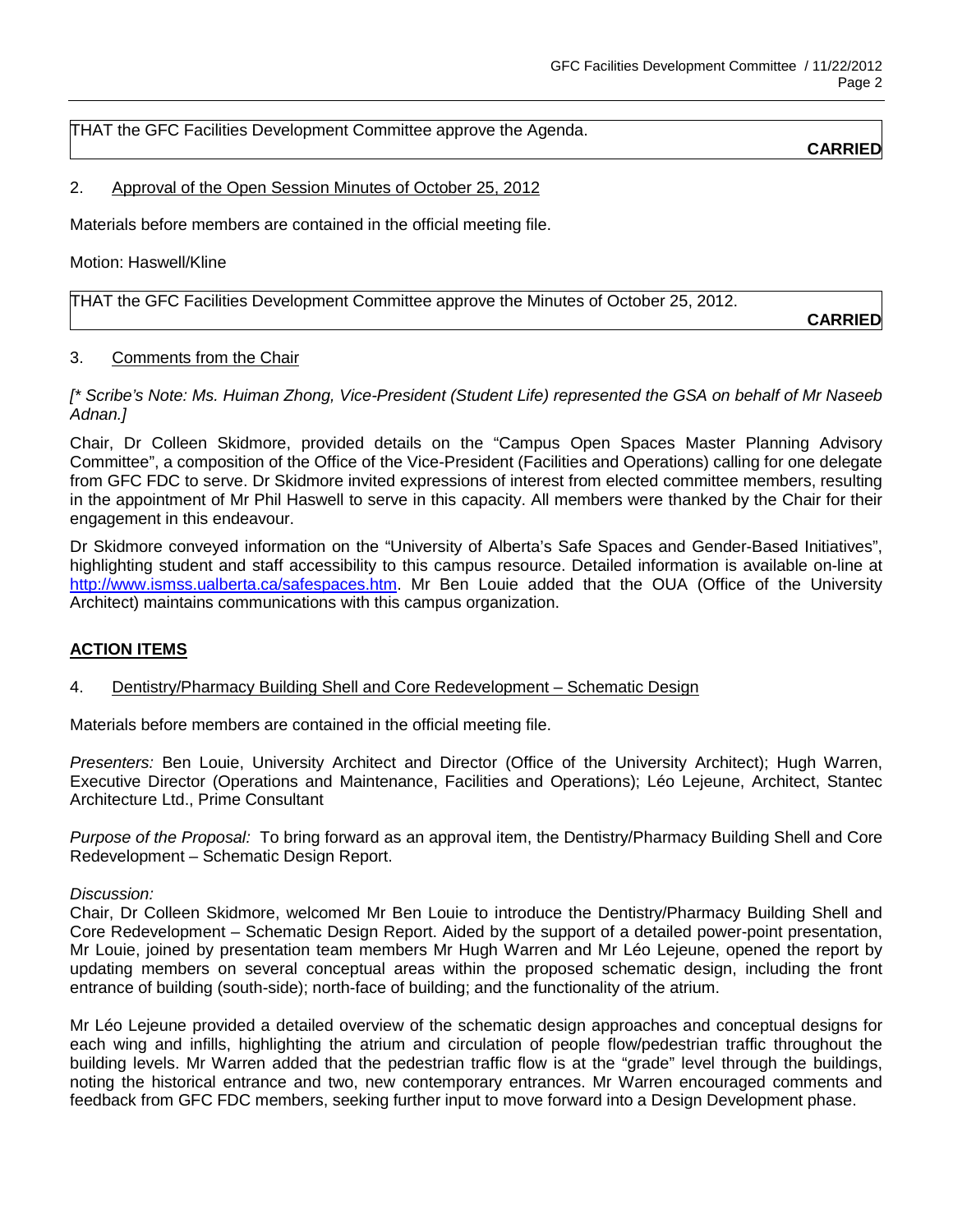During the ensuing discussion, presenters addressed questions and comments including, but not limited to, the following: accessibility, pedestrian traffic flows, functionality of multiple building entries and levels, bridge width, balancing of natural day light, office/work-space privacy, noise levels (atrium activity), amount of mutlifunctionality of building design, and landscaping.

Mr Warren clarified that a landscaping element is not referenced within a "shell and core" schematic design report; however, a related landscape report is anticipated for a future GFC FDC agenda. Mr Louie advised that through schematic design and programming, all functioning points are taken into due consideration, indicating that there are "five" buildings within the proposed schematic design component.

A member's question came forward with respect to "SLOWPOKE" (University of Alberta's Slowpoke Nuclear Reactor Facility), inquiry if the Insurer has a role in the consultation/approval path for the proposed schematic design report. Mr Warren responded in detail, confirming that the University's Slowpoke license also includes a geographical boundary, and as such, the project will "stay" outside this parameter. Relatedly, the design around the Slowpoke parameter will be reviewed by the Canadian Nuclear Safety Commission (CNSC) prior to construction license approval.

The Chair thanked the presentation team for their comprehensive report to members. In turn, Mr Don Hickey and Mr Bart Becker thanked the committee for receiving the document, reviewing the material and providing valuable feedback to the process.

#### Motion: Kline/Profetto-McGrath

THAT the GFC Facilities Development Committee approve, under delegated authority from General Faculties Council and on the recommendation of Operations and Maintenance, the proposed Dentistry/ Pharmacy Building Shell and Core Redevelopment – Schematic Design (as set forth in Attachment 2) as the basis for further planning.

**CARRIED**

### 5. GFC Facilities and Development Committee Learning Spaces Subcommittee Report

Materials before members are contained in the official meeting file.

*Presenters:* Colleen Skidmore, Provost and Vice-President (Academic) or Delegate; Bart Becker, Associate Vice-President (Facilities and Operations)

*Purpose of the Proposal:* "Over the past 20 years, Facilities and Operations has been a leader in Canada in the development and identification of best practices and principles around how the institution constructs, repurposes and renovates facilities and spaces. As the campus has changed and evolved, principles and practices for the design and development of learning spaces have been periodically reviewed and refreshed by both the institution and government. These reviews involve a variety of processes like design charettes, peer reviews and literature reviews. However, despite the excellent work, the wider academic community has not been aware, for the most part, of the processes that were used in designing new spaces. There was increasing interest expressed within the wider campus community about the quality of institutional learning spaces and about the design processes used in the development of these spaces. Two standing committees of GFC, the Committee on the Learning Environment (CLE) and the Facilities Development Committee (FDC), agreed that the process for development of learning spaces should be reviewed. In 2010, the Chairs of FDC and CLE agreed that a subcommittee be created (the Learning Spaces Subcommittee) that would identify and enhance current processes to aid in the planning and design of formal and informal learning spaces across all campuses." (Excerpted from the FDC Learning Spaces Subcommittee Report).

#### *Discussion:*

Dr Colleen Skidmore indicated to members that the GFC FDC Learning Spaces Subcommittee was originally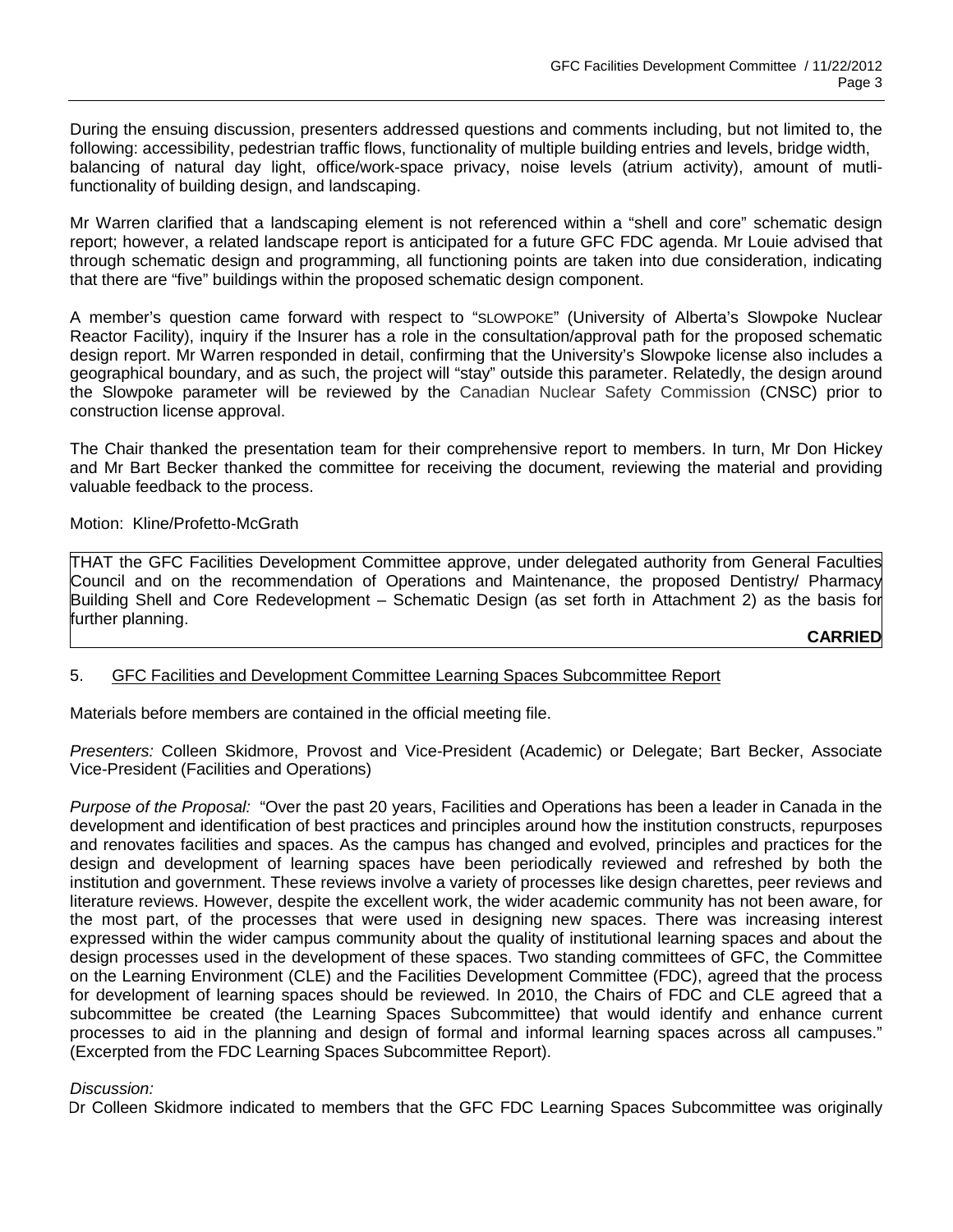established by GFC FDC in February 2010, and has continued moving forward in focus groups to identify new, and enhance current, processes to aid in the planning and design of formal and informal learning spaces across all campuses. Mr Becker, joined Dr Skidmore, in providing a detailed review of the overarching goals of the report, highlighting main principles for planning and design of learning spaces, identifying gaps in current processes, and developing and recommending strategies to address gaps and barriers.

Dr Skidmore advised that subsequent to receiving committee members' endorsement, this guiding and planning document will be received by the Offices of the Provost and Vice-President (Academic) and Vice-President (Facilities and Operations). Part of the communication process will include an informational update to members of GFC FDC provided by the Office of the Associate Vice-President (Facilities and Operations) on an annual basis, commencing at the March 2013 meeting of the GFC FDC.

Dr Skidmore and Mr Bart Becker addressed questions and comments including, but not limited to, the following: graduate student spaces, anticipated timelines for recommendations. Mr Becker added that several recommendations have already been implemented by Facilities and Operations in the development of planning and design processes.

Motion: Le/Kline

THAT the GFC Facilities Development Committee endorse and forward the GFC FDC Learning Spaces Subcommittee (FDC LSS) Final Report to the Offices of the Provost and Vice-President (Academic) and Vice-President (Facilities and Operations) with a request for these Offices to use this report as the basis for guiding future learning space planning.

**CARRIED**

### **DISCUSSION ITEMS**

#### 6. Signage Guidelines and Standards

Materials before members are contained in the official meeting file.

*Presenters:* Bart Becker, Associate Vice-President (Facilities and Operations); Ben Louie, University Architect and Director (Office of the University Architect); Peter Alexander, Associate Director (Campus Planning and Architecture, Facilities and Operations)

*Purpose of the Proposal:* Facilities and Operations is asking the Facilities Development Committee to provide comments and feedback on the Signage Guidelines and Standards outline prior to full development. Signage Guidelines and Standards provide a framework that aids in maintaining consistency for campus signage. This provides a campus context that maintains a connected and cohesive theme for an extensive range of internal and external signage programs that is integrated throughout our campuses and buildings.

#### *Discussion:* For discussion/information.

Chair Colleen Skidmore invited Mr Ben Louie to introduce the Signage Guidelines and Standards Report. Mr Louie reviewed the key drivers behind the Signage Guidelines and Standards, reiterating that this report is a "work in progress". Mr Louie asked members of GFC FDC to provide comments and feedback on the Signage Guidelines and Standards draft outline prior its' full development.

Mr Louie advised that the proposed signage guidelines stem across campus, identifying with University of Alberta branding. Mr Louie provided an overview of the principles for the "exterior pedestrian wayfinding family", highlighting two types of signage requirements – people traffic and vehicle traffic. Mr Louie addressed the benefits and functionality of pedestal signs and plaques (interpretive, commemorative, honorific), including the associated design templates.